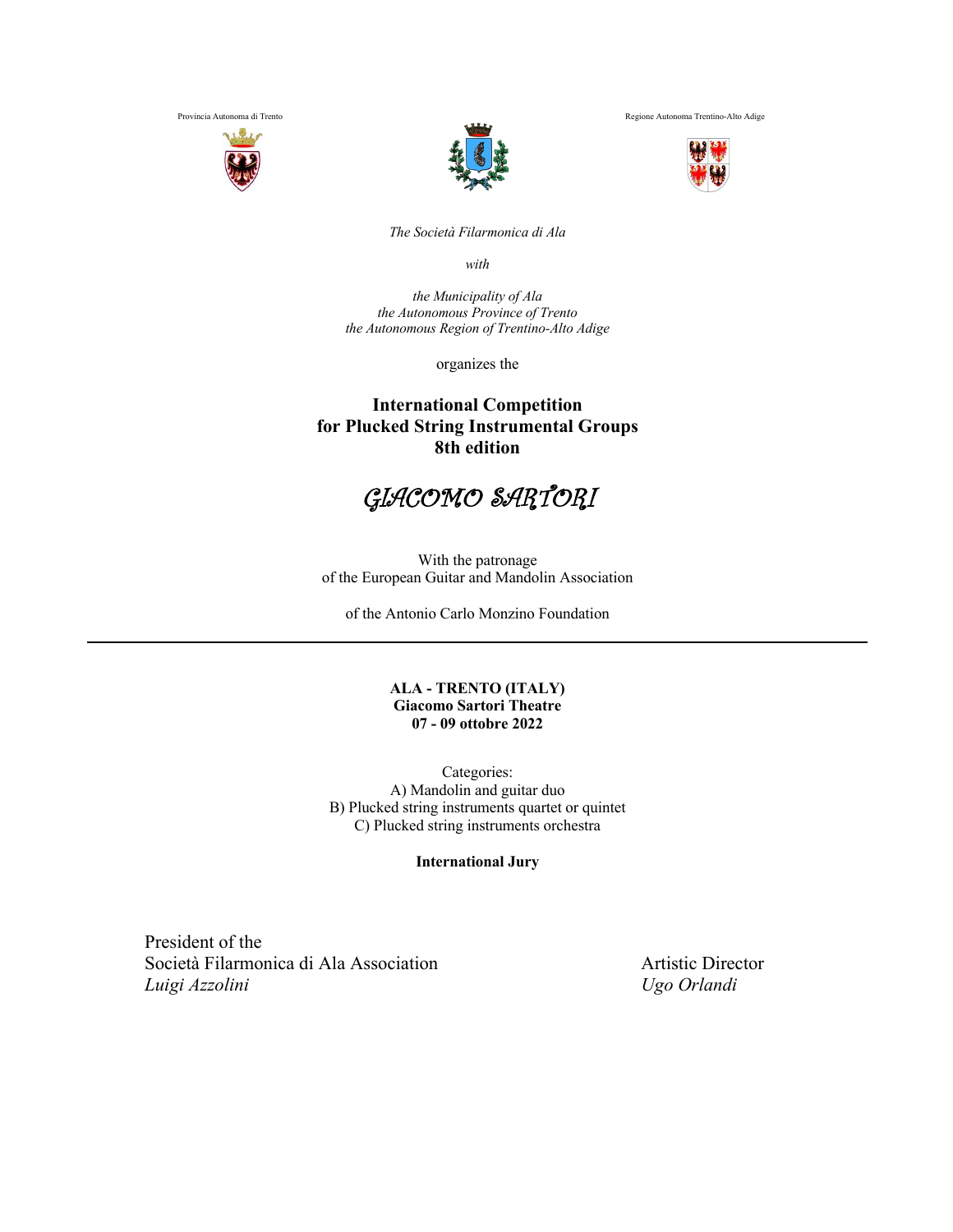

With the contribution of

## **Cassa Rurale Vallagarina**

#### -------------------------------------------------------------------------- **Application submission by 12th of September 2022** ---------------------------------------------------------------------------

For information and call requests:

Segreteria CONCORSO INTERNAZIONALE PER GRUPPI STRUMENTALI A PLETTRO **"Giacomo Sartori"**

> Comune di Ala c/o Biblioteca Comunale Via Roma, 40 38061 ALA Trento - Italia

Tel. +39 0464 - 671120 Fax +39 0464 - 671320

email info@concorsogiacomosartoriala.it

www.concorsogiacomosartoriala.it

www.facebook.com/concorsogiacomosartori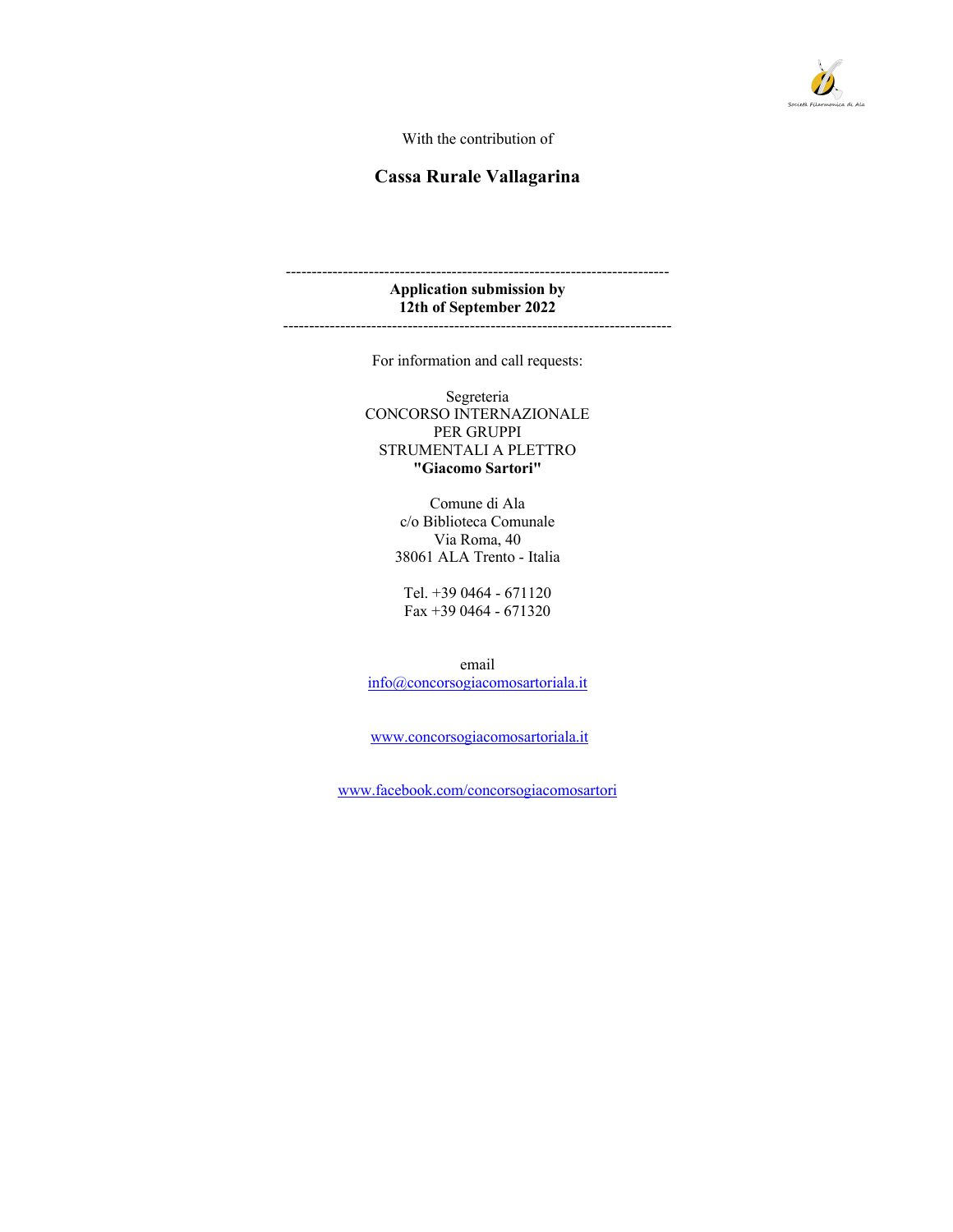

## **Rules**

The Società Filarmonica di Ala Association, with the collaboration of the Municipality of Ala, presents the 8th edition of the International Competition for Plucked String Instrumental Groups dedicated to Giacomo Sartori. The competition will take place from the 7th to the 9th of October 2022 at the "Giacomo Sartori" theatre in Ala. The competition consists in three categories:

- A) Mandolin and guitar duo
- B) Plucked string instruments quartet or quintet
- C) Plucked string instruments orchestra

To enter the competition, you must:

- 1. Submit the registration form online on the website www.societafilarmonicadiala.it by the 12th of September 2022.
- 2. Curriculum of the group and/or of single performers for categories A and B; Curriculum of the group and of the conductor for category C.
- 3. Two photographs.
- 4. The receipt of the payment of the registration fee (see below).

All the materials presented to enter the competition will be examined by the artistic directors of the Competition.

Competitors admitted to the competition must send within twenty days of the notification of admission, under penalty of exclusion from the competition, n. 5 scores of each of the compositions they will perform (which will not be returned).

## **Registration fees**

The registration fee is equal to:

| category A)    | € 100,00 |
|----------------|----------|
| category B)    | € 100,00 |
| category $C$ ) | € 150,00 |

Any bank or currency change fees are to be covered by the participants. The entrance fees must be paid by bank transfer, at the time of registration to the following recipient:

*Associazione "Società Filarmonica di Ala"* Cassa Rurale Vallagarina C/c 10/054288 IBAN IT 49 K 08011 34270 000010054288 - BIC/SWIFT code: CCRTIT2T01A

Please indicate as reason for payment: "8th Giacomo Sartori International Competition".

In no case the entrance fee will be returned.

The documents, points 2 and 3, and the copy of payment receipt, point 4, must be sent by e-mail within 24 hours from the completion of the registration form to the address: sartori@societafilarmonicadiala.it.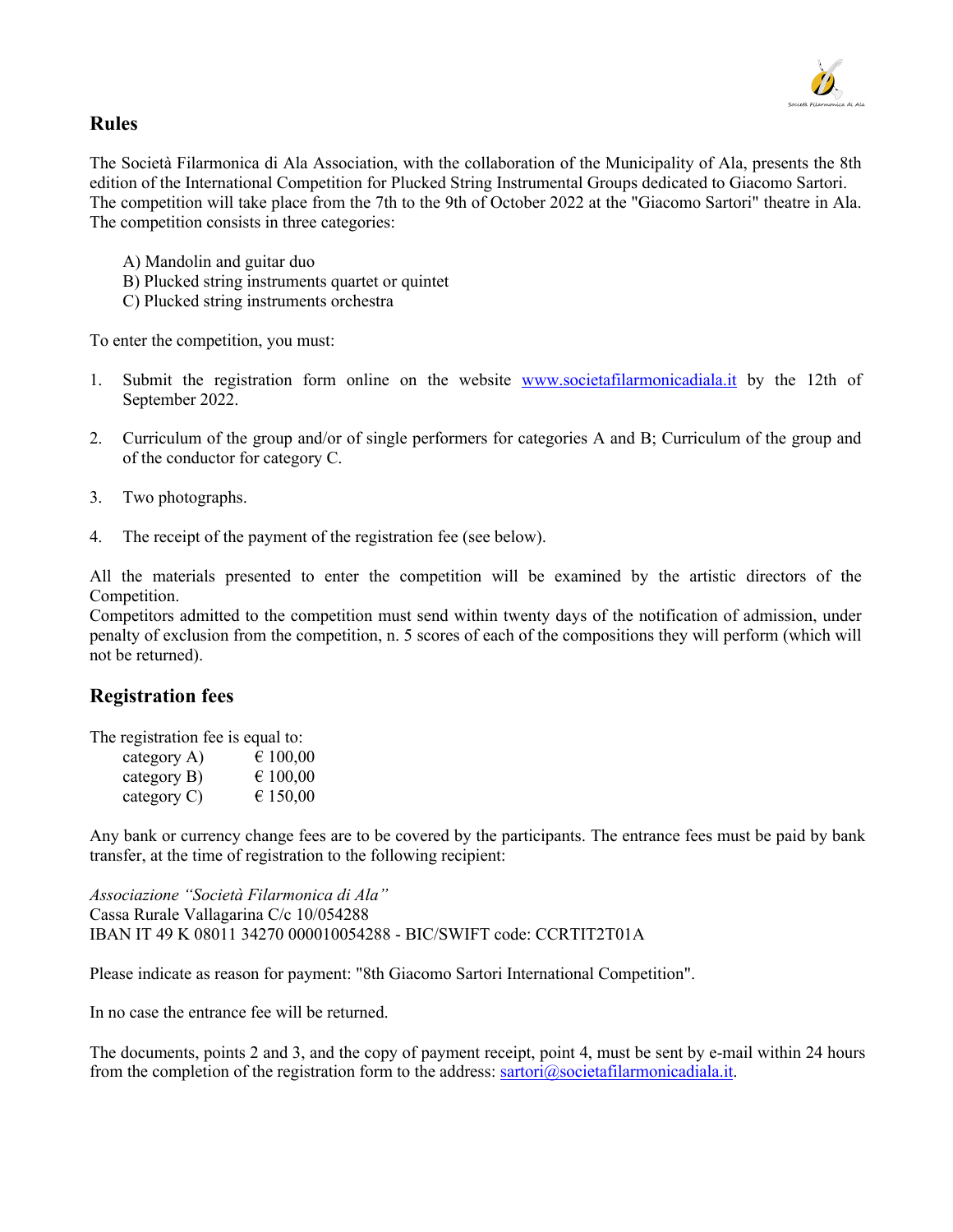

## **Programme: 2022 edition**

# Category A) Mandolin and Guitar Duo

*1st Part: compulsory excerpts*

| Giacomo Sartori               | L'ultimo addio            |  |
|-------------------------------|---------------------------|--|
| <b>Giuseppe Mario Sartori</b> | <b>Nostalgie Viennesi</b> |  |
| <b>Domenico Sartori</b>       | Il Bacio                  |  |

*2nd Part* One or more free excerpts from the original repertory; maximum length of the performance (2nd Part): 20 minutes.

## Category B) Plucked string instruments quartet or quintet

### *1st Part: compulsory excerpts*

**Quartet** (two mandolins, mandola and guitar/mandocello/liuto cantabile; compulsory excerpts shall be played with the requested instruments, while free excerpts can be played with the favourite instruments from the options mentioned above)

| Giacomo Sartori     | <b>Fior trentino</b> |  |
|---------------------|----------------------|--|
| <b>Carlo Munier</b> | Notturno veneziano   |  |

**Quintet** (two mandolins, mandola, mandocello, guitar)

| <b>Giuseppe Mario Sartori</b> | Nostalgie di Merano    |
|-------------------------------|------------------------|
| Eizaburō Hirayama             | Quintetto in mi minore |

*2nd Part*

One or more free excerpts from the original repertory; maximum length of the performance (2nd Part): 20 minutes.

Category C) Plucked string instruments orchestra

*1st Part: compulsory excerpts*

| Giacomo Sartori          | <b>Omaggio a Trento</b>                                      |
|--------------------------|--------------------------------------------------------------|
| <b>Claudio Mandonico</b> | "Serenata Trentina" omaggio ad Arturo Benedetti Michelangeli |

### *2nd Part*

One or more free excerpts from the original repertory; maximum length of the performance (2nd Part): 20 minutes.

**Compulsory pieces without any edition indication can be requested from the competition secretariat.**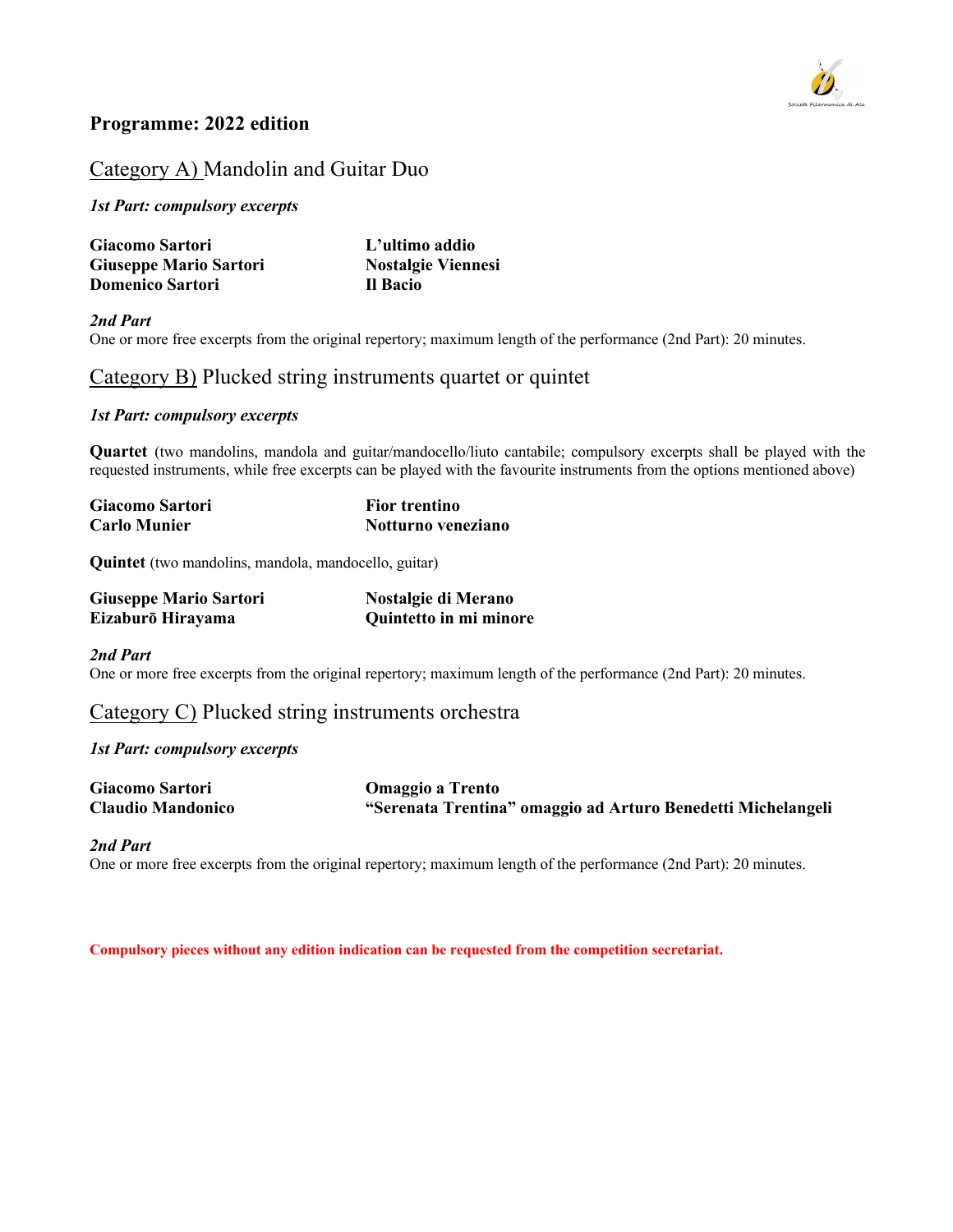

## **Prizes**

| Category A) | $1st$ place<br>$2nd$ place<br>$3rd$ place | € 1200,00<br>$\epsilon$ 800,00<br>€ 300,00 |
|-------------|-------------------------------------------|--------------------------------------------|
| Category B) | $1st$ place<br>$2nd$ place<br>$3rd$ place | € 1500,00<br>€ 1000,00<br>6500,00          |
| Category C) | $1st$ place<br>$2nd$ place<br>$3rd$ place | € 2000,00<br>€ 1000,00<br>6500,00          |

(tax deductions will be applied on the prizes)

The first prize cannot be shared between two competitors. The jury can award as "ex aequo" the remaining prizes.

The jury beholds the authority to avoid awarding any prize if the performances do not match an appropriate artistic level.

The Municipality of Ala establishes for the Category C the Special Prize of  $\epsilon$  500,00, which will be awarded to the best performance of pieces by Giacomo Sartori.

FOR ALL CATEGORIES: It is recommended to choose the free excerpts from the original repertory.